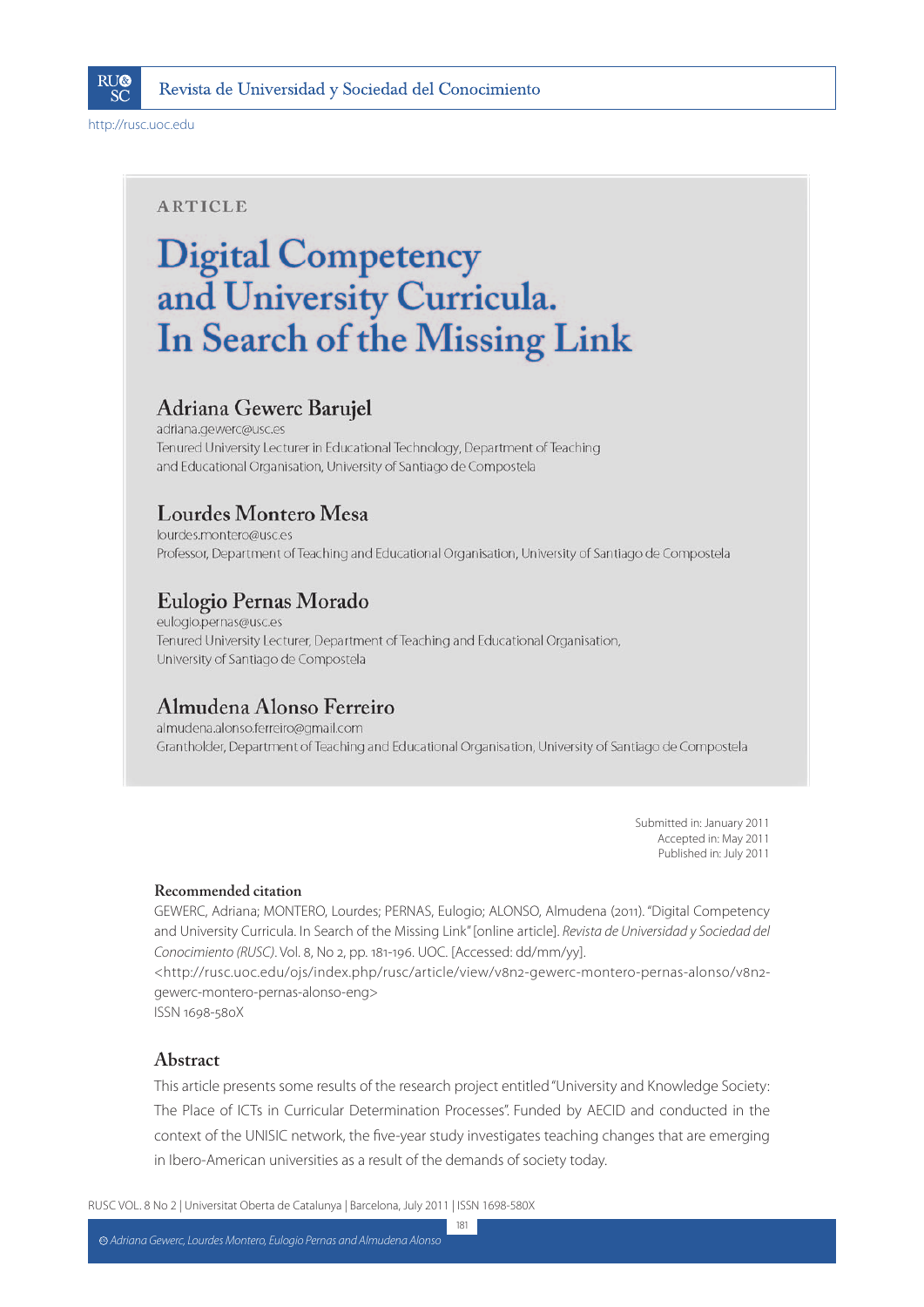The following levels of a series of documents and in-depth interviews were analysed: general policy, the institution, curricula and subject programmes.

The specific results presented here concern the approach taken to digital competency in curricula of the Faculty of Mathematics at the University of Santiago de Compostela. In new degrees, this approach may be considered as an indicator of the way in which universities are facing up to the challenge of training new professionals that knowledge economies need.

The analysis reveals discrepancies in the attention paid to cross-curricular competencies that are representative of the demands of the knowledge society, and that little attention is paid to digital competency.

#### **Keywords**

cross-curricular competencies, digital competency, university curricula, knowledge economy

### *Competencia digital y planes de estudio universitarios. En busca del eslabón perdido*

#### *Resumen*

Se presentan algunos resultados de una investigación denominada Universidad y sociedad del conocimiento: el lugar de las TIC en los procesos de determinación curricular. Financiado por la AECID,<sup>1</sup> el estudio profundiza en una línea de cinco años de duración, desarrollada en el contexto de la red UNISIC,<sup>2</sup> que indaga acerca de los cambios en la enseñanza que se están gestando en las universidades iberoamericanas a raíz de las demandas provenientes de la sociedad contemporánea.<sup>3</sup>

Se utilizaron documentos y entrevistas en profundidad, analizados en función de los siguientes niveles: política global, la institución, planes de estudios y programas de las materias.

En este artículo, se exponen algunos de los resultados del estudio, relativos al tratamiento de la competencia digital en el plan de estudios de la Facultad de Matemáticas de la Universidad de Santiago de Compostela. Se entiende que el tratamiento de este aspecto en las nuevas titulaciones puede considerarse como un indicador de la manera en que las universidades están afrontando la formación de los nuevos profesionales que demandan las economías del conocimiento.

El análisis revela discrepancias en la atención prestada a las competencias transversales representativas de las demandas inscritas en la sociedad del conocimiento y la escasa atención a la competencia digital.

#### *Palabras clave*

competencias transversales, competencia digital, planes de estudio universitarios, economía del conocimiento

182

RUSC VOL. 8 No 2 | Universitat Oberta de Catalunya | Barcelona, July 2011 | ISSN 1698-580X

<sup>1.</sup> Agencia Española de Cooperación Internacional para el Desarrollo.

<sup>2.</sup> Universidad para la Sociedad de la Información y el Conocimiento.

<sup>3.</sup> Véase http://unisic.usc.es/index.php?option=com\_content&view=article&id=39&Itemid=5.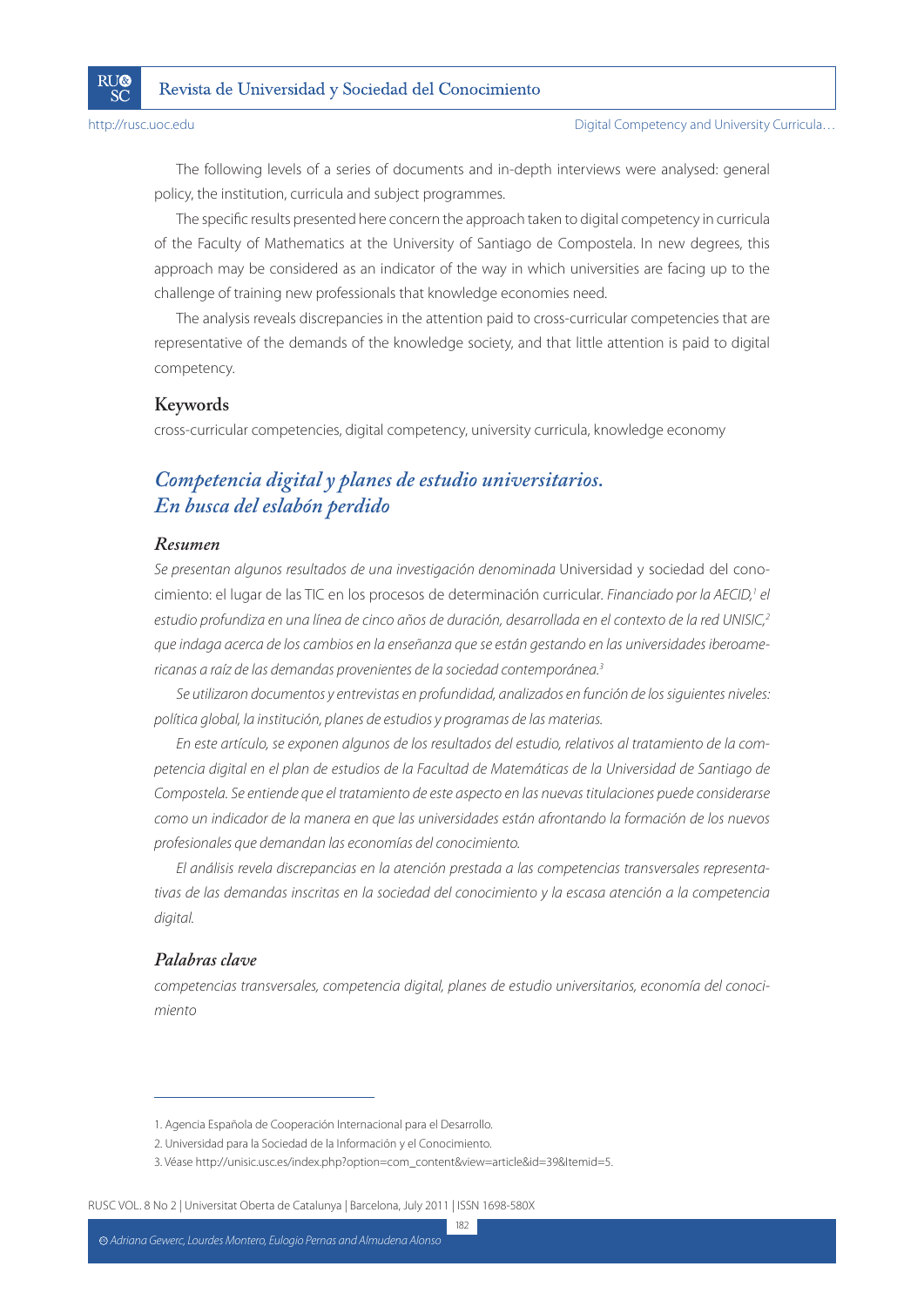**SC** 

### **1. Introduction**

This article presents some results of the research project entitled "University and Knowledge Society: The Place of ICTs in Curricular Determination Processes". Funded by AECID (Spanish Agency for International Development Cooperation)<sup>4</sup> and conducted in the context of the UNISIC (University for the Information and Knowledge Society) network, the five-year study investigates teaching changes that are emerging in Ibero-American universities as a result of the demands of society today.<sup>5</sup>

For some time now, the universities forming part of the UNISIC network have been studying the changes taking place within them as a result of the social, political and economic demands of today. These studies have identified social, institutional and training problems that condition the working practices of teaching staff and their ability to ensure that the necessary changes actually take place (Gewerc, 2009; 2010). At different times, various authors (Castells, 1997; Duderstadt, 2000; Duderstadt et al., 2002; GUNI<sup>6</sup>, 2008) have stated that the extraordinary advances made in the field of information and communication technologies (ICTs) have deep-rooted implications for universities. Technologies are radically changing the way information is obtained, handled and conveyed, and this strikes directly at the heart of the traditional paradigms of universities as institutions. It therefore seems very clear that 21<sup>st</sup>-century universities require new blueprints to meet and lead these new needs.

It is for this reason that the reports and decisions issued by European bodies in recent years have placed considerable emphasis on changes referring to knowledge generation spaces and times, and on the engagement of a variety of sectors and stakeholders (García Aretio & Ruíz Corbella, 2008). And the true leitmotiv for all of this is the economy because, following the Lisbon European Council of March 2000, the objective of the European Union was to become the most competitive knowledgebased economy by 2010, a fact that should not be overlooked. Among many other consequences of this objective is the implementation of the Bologna Process, which gives rise to the European Higher Education Area (EHEA).7

In this context, institutions are bound up in curricular changes to facilitate a creative adaptation to new demands. Basically, the following aspects are being discussed: 1) The link between universities and the productive apparatus and 2) a restructuring of university curricula in accordance with advances in the fields of science and technology. Hence the emergence, among others issues, of the need to develop digital competency.

On the basis of the above, the questions guiding the research are: How has this problem been solved by the various institutions included in the study? How is this mirrored in curricula and programmes? In the curricula as a whole, what is the place of ICTs in the processes of searching for, storing and disseminating knowledge? How is training designed to meet the needs of the information

183

<sup>4.</sup> Project ref. PCI A/017272/08A/017272/08.

<sup>5.</sup> For further information, see: http://unisic.usc.es/index.php?option=com\_content&view=article&id=39&Itemid=5.

<sup>6.</sup> Global University Network for Innovation.

<sup>7.</sup> Most of the documents and reports on the process of European convergence are available on the Bologna Process official website: http://www.bologna2009benelux.org.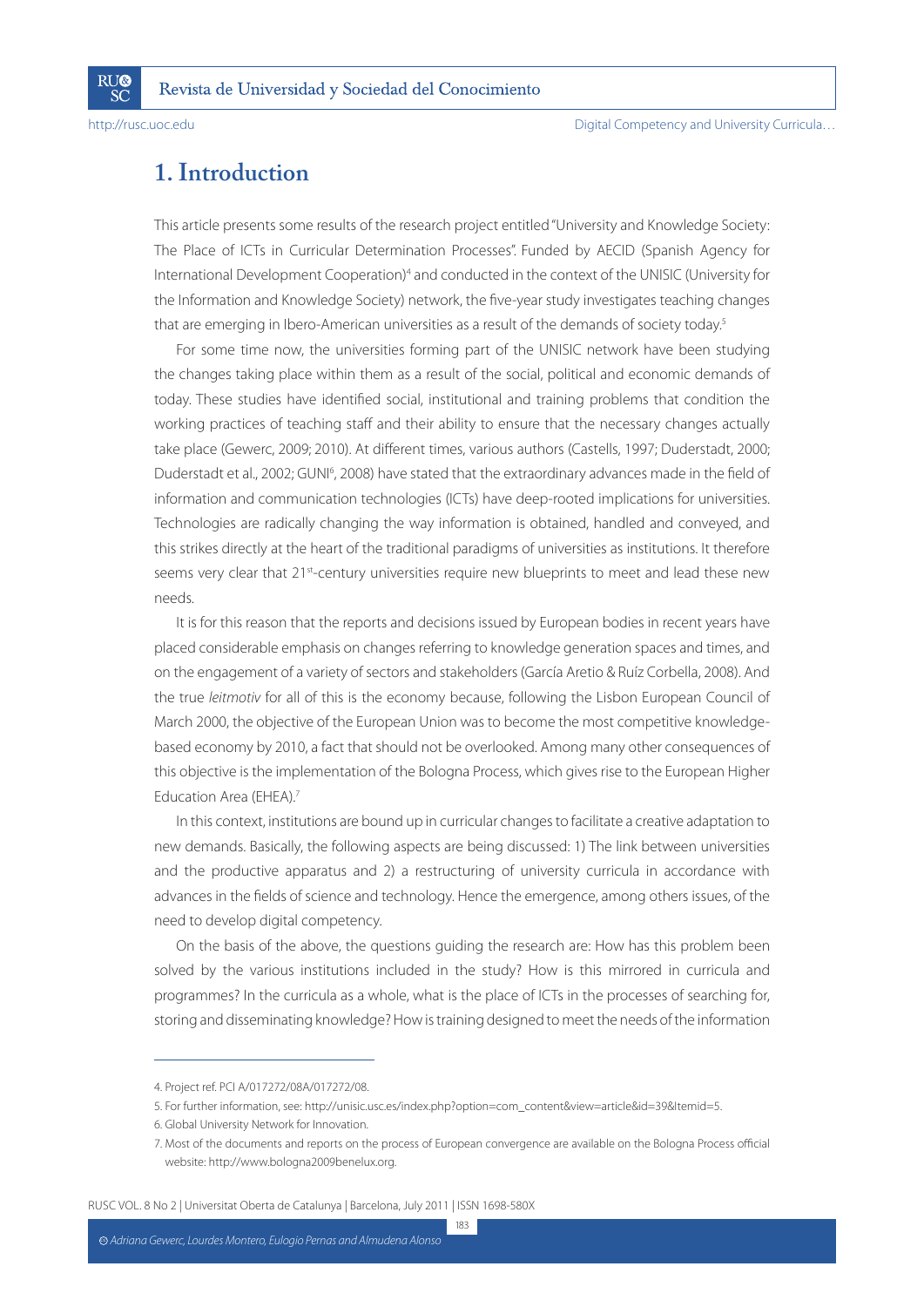**SC** 

and knowledge society? Regarding the integration of ICTs into curricula in different knowledge areas, what micropolitical forces are helping to shape those curricula? This integration alters curricular spaces and imposes new rules and codes. How does this happen in different knowledge areas? With what content are they introduced? With what sequence and level of depth? Analysing the guiding principles of this decision making and establishing how teaching staff resignify the proposals are substantive issues for understanding the way in which universities are adapting to these new demands.

The basis for any curriculum is that there are principles underlying it, such as codes, which structure the selection, organisation and methods for transmission. These codes come from political and social choices, from epistemological conceptions and from psychological, pedagogical and organisational principles (De Alba, 1995). A detailed analysis of these offers an understanding of how training is being approached in different contexts.

To carry out that task, documents and in-depth interviews were analysed. Each university participating in the UNISIC network8 selected a case that allowed answers to the questions posed to be explored. The University of Santiago de Compostela (USC) selected the Faculty of Mathematics because it leads the way in the elaboration of undergraduate studies and the application of conditions imposed by the EHEA.

The specific results presented here were obtained from a relative analysis of the approach taken to digital competency in the context of its curriculum, through an exhaustive review of the documents. In new degrees, the approach to this aspect may be considered an indicator of the way in which universities are facing up to the challenge of training new professionals that the knowledge economy needs.

### **2. Curricula**

The definition and the elaboration of university curricula tend to follow a number of prioritised processual steps, although this apparent linearity in decision making may conceal a complexity of movements that may require a theorisation that goes beyond the description and interpretation of what it means to make the most visible decisions. In the realm of European universities, it was the movement triggered by the Bologna Declaration of 1999 that gave rise to the need for curricular change to ensure the availability of comparable and equivalent curricula, thus creating an EHEA in which student and lecturer mobility – and labour mobility – would become a reality. What, at that time, was a kind of programmatic agreement of intentions has now become an action plan through laws, decrees, political stances, approvals and rejections that each university institution needs to interpret within the framework of its political autonomy and, above all, its economic autonomy.<sup>9</sup>

184

<sup>8.</sup> The following universities form part of the UNISIC network: Juan Misael Saracho, de Tarija (Bolivia); S. Francisco Xavier, de Sucre (Bolivia); La Frontera, de Temuco (Chile); Santiago de Compostela (Spain); National of Córdoba (Argentina).

<sup>9.</sup> According to Zabalza (2009: 19), Bologna is a challenge for those who believe in a United Europe, a fantasy for sceptics and a battle field for those against it.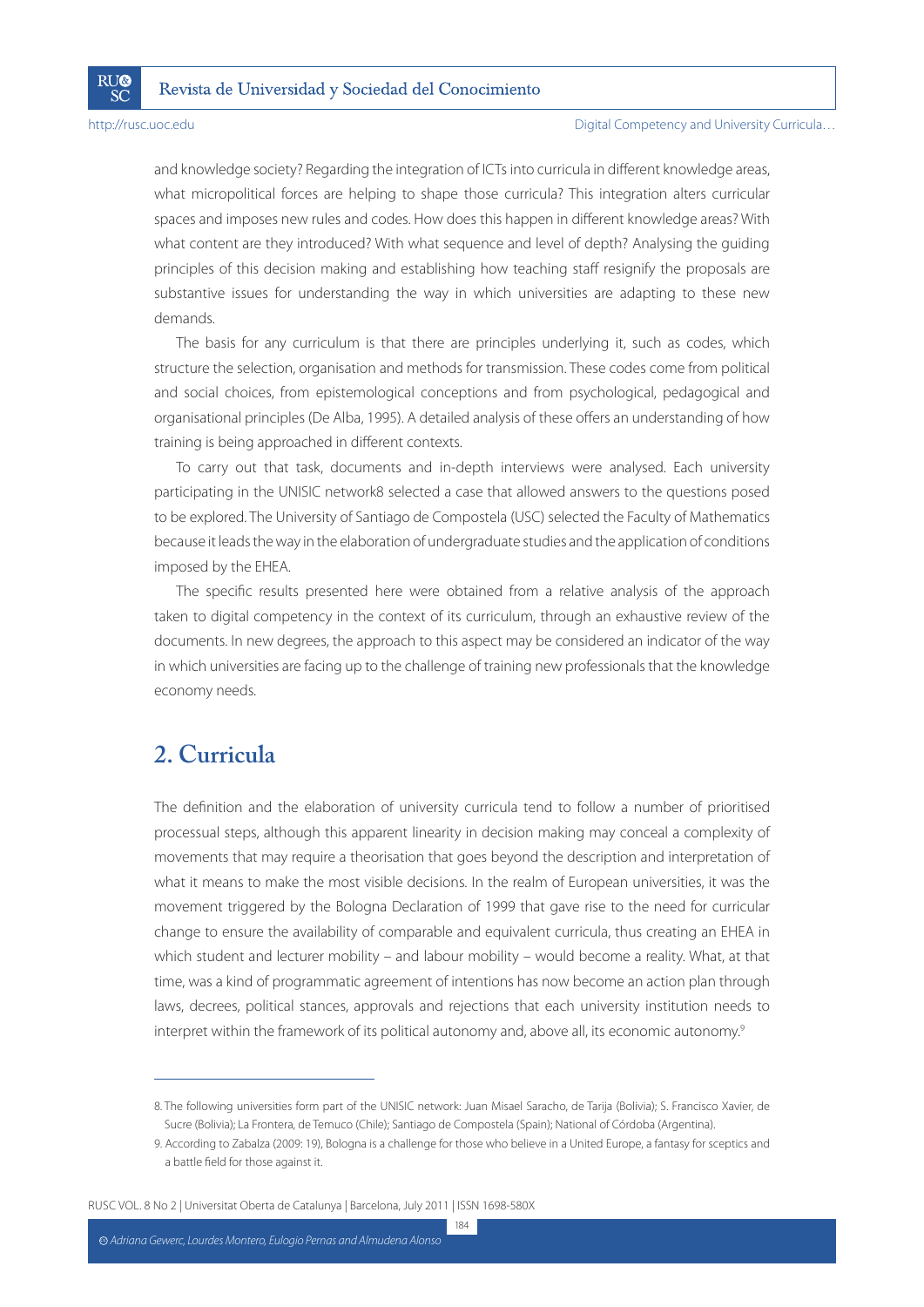**SC** 

#### http://rusc.uoc.edu Digital Competency and University Curricula…

The curricular determination process<sup>10</sup> in universities does not, therefore, appear to begin with laws and decrees. Rather, these are testimonials of some of the prior agreements among large groups of power, of European strategies for education and training (2015 and 2020),<sup>11</sup> and they fulfil the role of making the common normative framework of reference explicit, a framework with which universities in the Spanish context are required to comply. These are the universities that, making use of their autonomy, will have the mission of reorganising their current curriculum to meet the explicit and implicit needs imposed by this normative framework, which is simple, or so it would seem. This framework triggers a series of curricular determination processes and procedures in university institutions that, in turn, replicates the struggles and tensions coming from various ideological views in the field of higher education. In most Spanish universities, the curricular design culminates in the approval of a curriculum by a faculty board. It is then subject to analysis by the Spanish National Agency for Quality Assessment and Accreditation (ANECA) and the official bodies of some of Spain's autonomous communities. All of this obviously originates from the established legal framework. After this long and complex process is complete, the approved plan is rolled out by university lecturers, with their own interpretations, in programmes and in classrooms.

The USC is currently adapting to the approaches originating from EHEA convergence or harmonisation. These directives establish operational guidelines for the inclusion of the new demands of the knowledge economy. One of the documents elaborated for the Spanish Presidency of the European Union <sup>12</sup> stipulated that, in this context, education, training, innovation and knowledge generation and transfer would be fundamental in achieving a new knowledge-based economy throughout Europe.

Furthermore, most studies (Castells, 1997; Echeverría, 2001; Olivé, 2007) show that ICTs are a necessary yet insufficient condition for the knowledge society's development. If emphasis is placed on them, it would seem that it is being done in the belief that the knowledge society rests on an increase in the use of artefacts such as mobile phones, computers and Internet connections rather than on the education of people and the establishment of the right conditions for them to generate new knowledge to allow their capacities to be developed and their problems to be solved. We should not forget that ICTs have helped to increase the rate of creation, accumulation, distribution and use of information and of knowledge in a way that could be described as spectacular. How is this conceived in the curricular designs we are analysing?

Document analysis has allowed us to become aware of some aspects of curricular determinations experienced during the process of constructing Mathematics curricula at the USC. Documents are a very rich source of information that helps us to understand the prevailing discourses and the shaping of educational policies. They are a clear component through which the state 'stakes its claim' and aims to normalise and regulate practices at different levels.

185

<sup>10.</sup> The curriculum is not just an 'object', although its materialisation in curricula and programmes leads us to consider it as such, but rather a process implemented at different times by various bodies and stakeholders, a 'coming together of practices', as stressed by some of its scholars (Beltrán, 1994; Bolívar, 2008a; Gimeno, 1988).

<sup>11.</sup> The website of the Conference of Spanish University Rectors (CRUE) (http://www.crue.org/) contains a considerable amount of information on the process of convergence with Europe already implemented, as well as future movements.

<sup>12.</sup> See: http://www.aecid.es/web/es/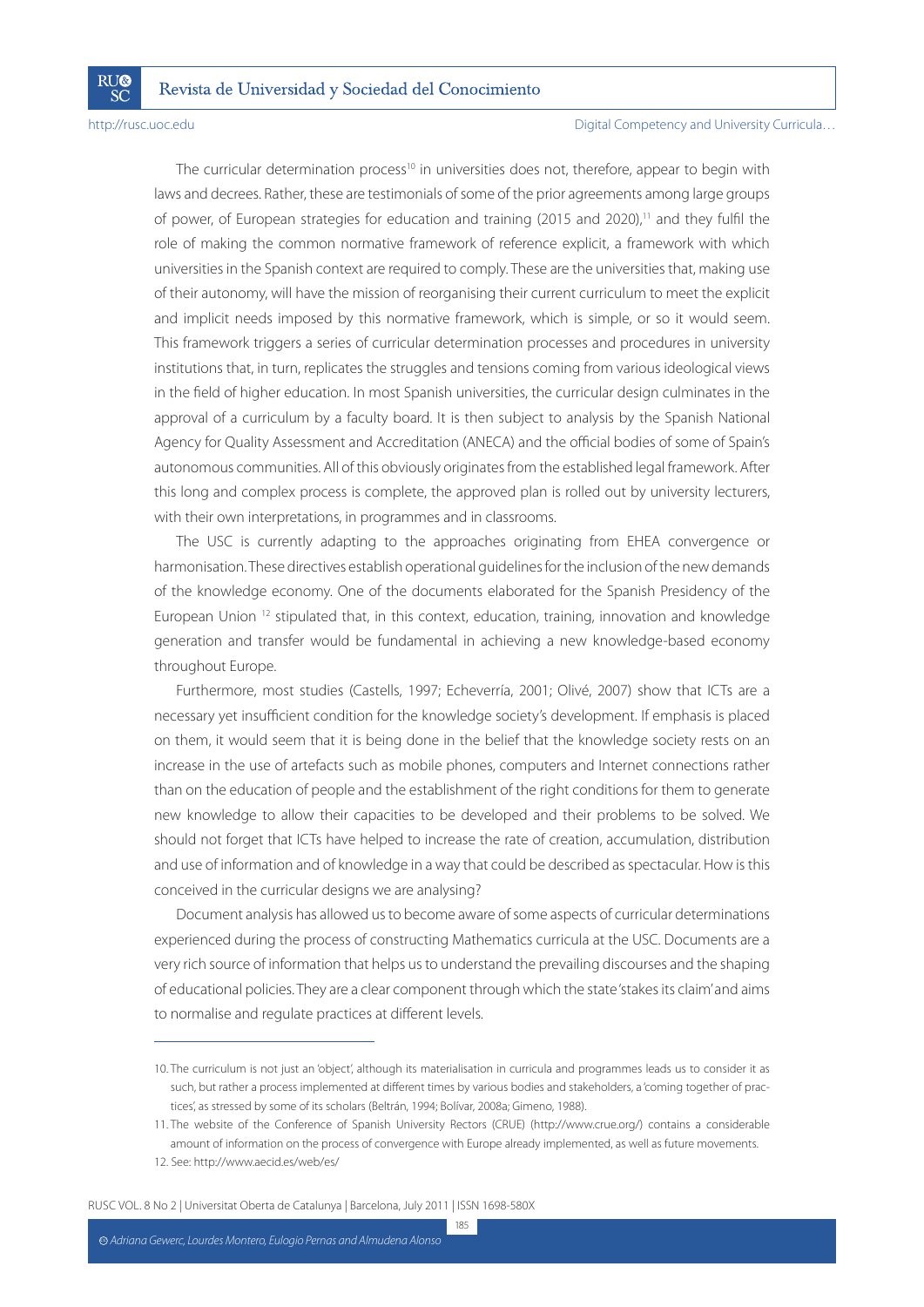

#### http://rusc.uoc.edu by a material competency and University Curricula...

Some fundamental official documents for the development of university curricula in the Spanish context were selected, as shown in the table below:

Table 1. Official documents selected for the research

| <b>Level</b>                                                     | <b>Source</b>                                                                                                   | <b>Year</b>                                                                                                                                          | <b>Location</b>                                                                                                                |
|------------------------------------------------------------------|-----------------------------------------------------------------------------------------------------------------|------------------------------------------------------------------------------------------------------------------------------------------------------|--------------------------------------------------------------------------------------------------------------------------------|
| State<br>legislation                                             | LOU-LOM<br>Consolidated text of the<br>Organic Law of Universities                                              | Act 6/2001, of 21 December<br>(BOE [Spanish Official State<br>Gazette] 24/12/2001), modified<br>by Organic Law 4/2007, of 4<br>April (BOE 13/4/2007) | http://www.uco.es/ugt/<br>archivo/2007/070503_LOMLOU_<br>refundido.pdf                                                         |
|                                                                  | ROYAL DECREE 1393/2007, of<br>29 October, establishing the<br>structure of official university<br>teaching      | Royal Decree 1393/2007, of 29<br>October (BOE 30/10/2007)                                                                                            | http://usc.es/eees                                                                                                             |
| ANECA                                                            | Mathematics bachelor's<br>degree white paper                                                                    | March 2004                                                                                                                                           | http://www.usc.es/export/sites/<br>default/gl/centros/matematicas/<br>descargas/libro_blanco_aneca.pdf                         |
| <b>USC</b><br>documents                                          | <b>USC</b> quality plan                                                                                         | Approved by the Governing<br><b>Council of 29/09/04</b>                                                                                              | http://www.usc.es/export/sites/<br>default/gl/normativa/descargas/<br>PlanCalidade_galego.pdf                                  |
|                                                                  | Report on the verification of<br>official USC degrees                                                           | (No date)<br>Accessed 19/01/10                                                                                                                       | http://www.usc.es/estaticos/servizos/<br>sxopra/modmemoverificagraodef.doc                                                     |
|                                                                  | Report on the verification of<br>official USC masters' degrees                                                  | (No date)<br>Accessed 19/01/10                                                                                                                       | http://www.usc.es/estaticos/servizos/<br>sxopra/modmemoverificamaster.doc                                                      |
| <b>EHEA</b> section<br>of the USC<br>website                     | General USC guidelines for the<br>elaboration of new official<br>degrees regulated by Royal<br>Decree 1393/2007 | 05/06/2008                                                                                                                                           | http://www.usc.es/export/sites/default/<br>gl/goberno/vrodoces/eees/descargas/<br>linasxeraisnovastitulacofic.pdf              |
|                                                                  | Regulation of official<br>postgraduate studies                                                                  | 05/06/2008                                                                                                                                           | http://www.usc.es/export/sites/<br>default/gl/goberno/vrodoces/eees/<br>descargas/rglestudosoficiaisposqrao.pdf                |
|                                                                  | <b>EHEA</b> in classrooms                                                                                       | (No date)<br>Accessed 08/02/10                                                                                                                       | http://www.usc.es/gl/goberno/<br>vrodoces/eees/aulas.html                                                                      |
| Faculty of<br><b>Mathematics</b><br>reports and<br>quides        | Mathematics bachelor's<br>degree report                                                                         | 22/04/2008                                                                                                                                           | http://www.usc.es/export/sites/<br>default/gl/centros/matematicas/<br>descargas/Memoria_Final_<br>Corregida_Grado_Mate_USC.pdf |
|                                                                  | Faculty guide 2009/2010                                                                                         | 2010                                                                                                                                                 | http://www.usc.es/export/sites/default/<br>ql/centros/matematicas/descargas/<br>quia_matematicas_09_10.pdf                     |
| <b>Mathematics</b><br>bachelor's<br>degree subject<br>programmes | Mathematics bachelor's<br>degree subject programmes                                                             | 2010                                                                                                                                                 | http://www.usc.es/gl/centros/<br>matematicas/titulacions.jsp?plan=12<br>330&estudio=12331&codEstudio=11<br>930&valor=9         |

186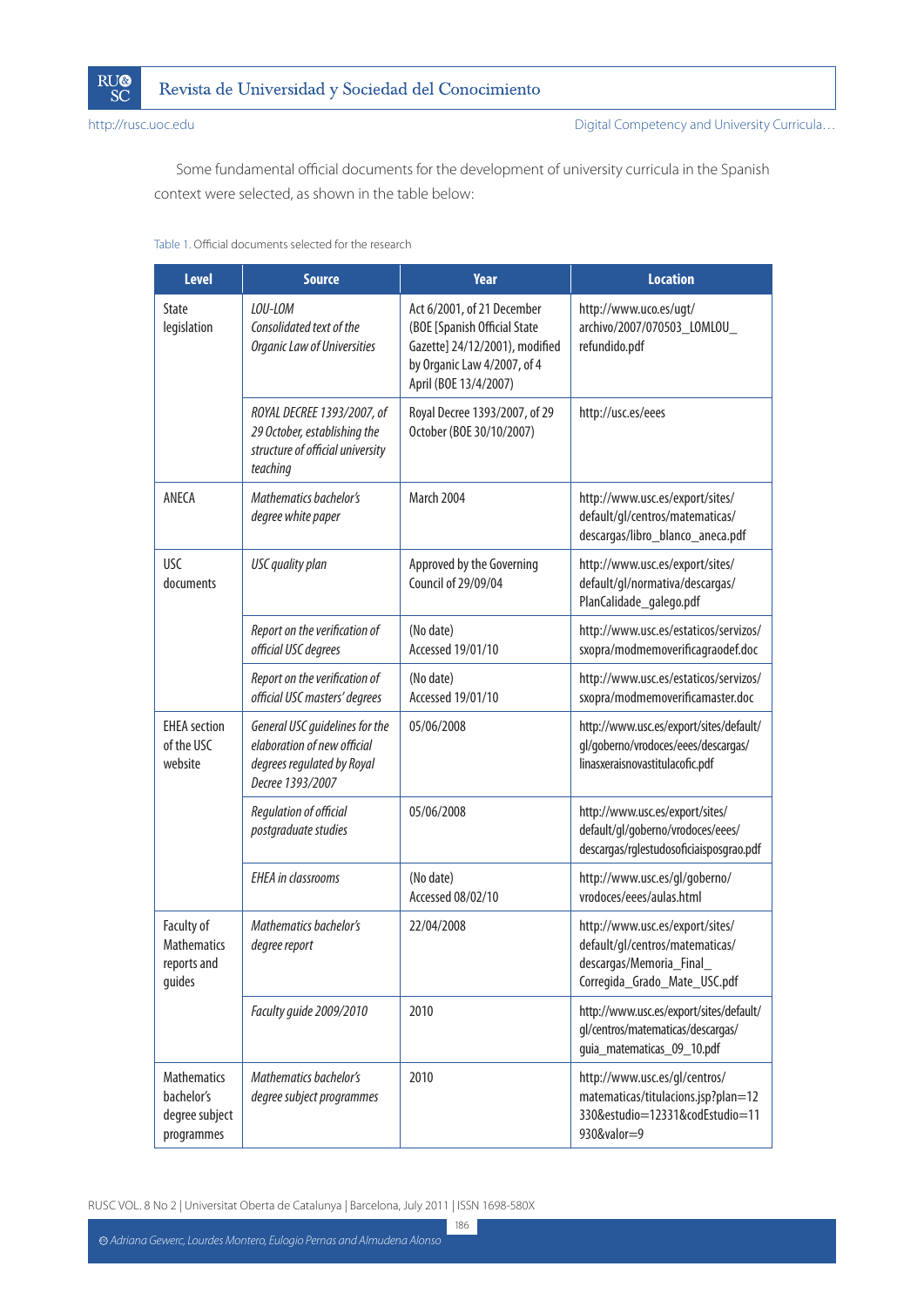**SC** 

### **3. Cross-Curricular Competencies and the Curriculum: Training for the Knowledge Society**

We selected the 'competency' concept as one of the fundamental determinants of the shaping of new curricula. One of the characteristics of the term 'competency' is its polysemy and abundance of definitions. Hence the difficulties for unifying criteria, in relation to both the definition and the type of competency.<sup>13</sup> In this paper, neither do we intend to discuss what an appropriate definition is, what the underlying issues are, nor what the different types are. Without ignoring these issues (De Pablos, 2010; Gimeno, 2008), we shall focus specifically on cross-curricular competencies, in which digital competency can be located, and analyse the approach to these in the overall context of the bachelor's degree curriculum in the Faculty of Mathematics at the USC.

The term 'cross-curricular' does not refer to common elements of different, specific competencies of the subjects, but to complementary and independent aspects that can be used in other fields (EURIDYCE, 2002). In this sense, for Bolívar (2008b) it is important to develop cross-curricular competencies to drive educational policy forward and to ensure that citizens have active lives by, for example, allowing them to master tools for learning and training and to have skills for appropriate social relations and for the management of all their actions (leadership, creativity, project management, etc.). To some extent, it could be said that competencies and skills for training individuals to contribute to the development of these new, contemporary social conditions reside in the curriculum's cross-curricular competencies. We are referring to basic social skills for lifelong learning such as: working collaboratively, being responsible for constructing shared knowledge, contributing to local and global communities, working with multidisciplinary groups, etc. (Collis & Moonen, 2006).

However, if we take into account that, besides the aforementioned cross-curricular competencies (shared by multiple degrees), each bachelor's degree includes specific competencies (affiliated to the professional area or the knowledge area particular to them), then the problem of how and where to approach them arises. And this is so because, according to Lalueza (2008: 2), in a scenario where the number of subjects in bachelors' degrees is being reduced, it is hardly feasible to incorporate new subjects devoted exclusively to the acquisition of cross-curricular competencies into curricula.

A challenge which, as we shall see, is not always satisfactorily met.

Tables 2 and 3 contain a list of the competencies included in the white paper and the bachelor's degree report, and we identify the cross-curricular competencies contained in each document.

187

<sup>13.</sup> The OECD's Definition and Selection of Competencies (DeSeCo) study defines a competency is "the ability to meet individual or social demands successfully, or to carry out an activity or task. [...] Each competence is built on a combination of interrelated cognitive and practical skills, knowledge (including tacit knowledge), motivation, value orientation, attitudes, emotions, and other social and behavioural components that together can be mobilized for effective action."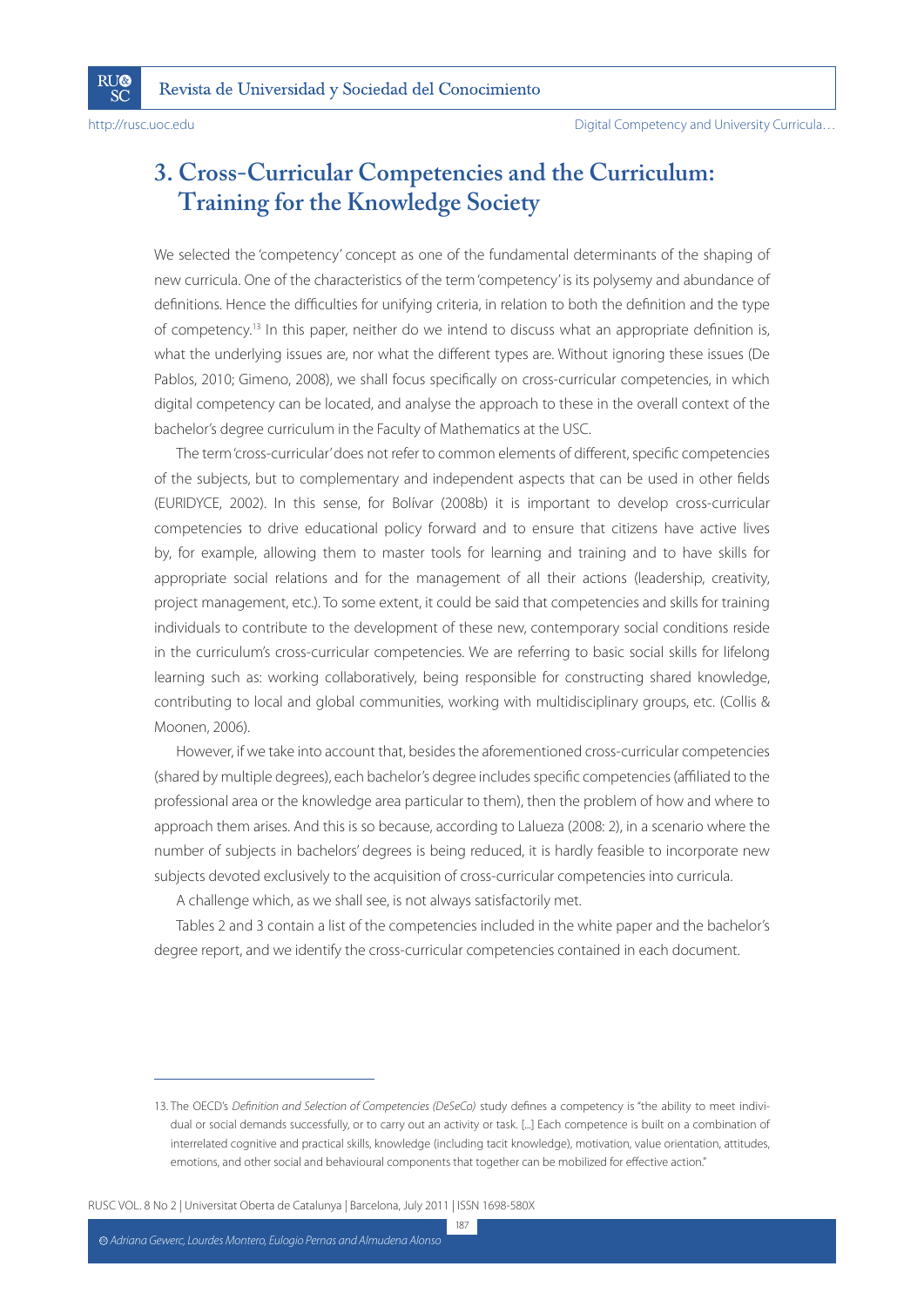

#### http://rusc.uoc.edu Digital Competency and University Curricula…

|                                                        | <b>Instrumental competencies</b>                                                                                                                                                                                                                                                                                            | <b>Systemic competencies</b>                                                                                                                                                                                                                      | <b>Personal competencies</b>                                                                                                                                                                                                            |
|--------------------------------------------------------|-----------------------------------------------------------------------------------------------------------------------------------------------------------------------------------------------------------------------------------------------------------------------------------------------------------------------------|---------------------------------------------------------------------------------------------------------------------------------------------------------------------------------------------------------------------------------------------------|-----------------------------------------------------------------------------------------------------------------------------------------------------------------------------------------------------------------------------------------|
| <b>Mathematics</b><br>bachelor's degree<br>white paper | Capacity to analyse and<br>synthesise<br>Capacity to organise and plan<br>Oral and written<br>communication in a native<br>language<br>Knowledge of a foreign<br>language<br>Knowledge of information<br>technology related to the<br>study area<br>Capacity to manage<br>information<br>Problem solving<br>Decision making | Independent learning<br>Adaptation to new situations<br>Creativity<br>Leadership<br>Knowledge of other cultures<br>and customs<br>Initiative and entrepreneurial<br>spirit<br>Motivated by quality<br>Sensitivity towards<br>environmental issues | <b>Teamwork</b><br>Work in an interdisciplinary<br>team<br>Work in an international<br>context<br>Interpersonal relations skills<br>Recognition of diversity and<br>multiculturality<br>Critical reasoning<br><b>Ethical commitment</b> |

Table 2. Cross-curricular competencies included in the Mathematics bachelor's degree white paper

Table 3. Cross-curricular competencies included in the Mathematics bachelor's degree report

|                                                   | <b>Cross-curricular competencies</b>                                                                                                                                                                                                                                                                                                                                                                                                                                                                                                                                                                                      |  |
|---------------------------------------------------|---------------------------------------------------------------------------------------------------------------------------------------------------------------------------------------------------------------------------------------------------------------------------------------------------------------------------------------------------------------------------------------------------------------------------------------------------------------------------------------------------------------------------------------------------------------------------------------------------------------------------|--|
| <b>Mathematics</b><br>bachelor's degree<br>report | Using bibliographies and search tools for general and specific mathematics-related bibliographical<br>resources, including Internet access.<br>Optimally managing work time and organising available resources, establishing priorities and<br>alternative paths, and identifying logical errors in decision making.<br>Checking or reasonably contesting other people's arguments.<br>Working in interdisciplinary teams, contributing order, abstraction and logical reasoning<br>Reading scientific texts in a student's own language and in other important languages in the field of<br>science, especially English. |  |

There does not seem to be any agreement on the definition of competencies between the documents. While the need for digital literacy appears in the white paper, it does not appear in the bachelor's degree report. However, the latter does indeed refer to information management, which alludes to the use of search tools for bibliographical resources.

How are cross-curricular competencies considered in the Mathematics bachelor's degree subject programmes?

- Out of the 19 programmes examined, only two for the subjects Continuity and derivability of real variable functions and Basic chemistry – explicitly included a cross-curricular competencies section (or, to be precise, the competencies mentioned in the Mathematics bachelor's degree guide).
- Three of the programmes (Introduction to mathematical analysis; Differentiation of functions of several real variables and function series; and Riemann integration in several real variables) use a rider saying besides contributing to the attainment of general and cross-curricular competencies included in the USC's Mathematics bachelor's degree report to refer to such competencies.

188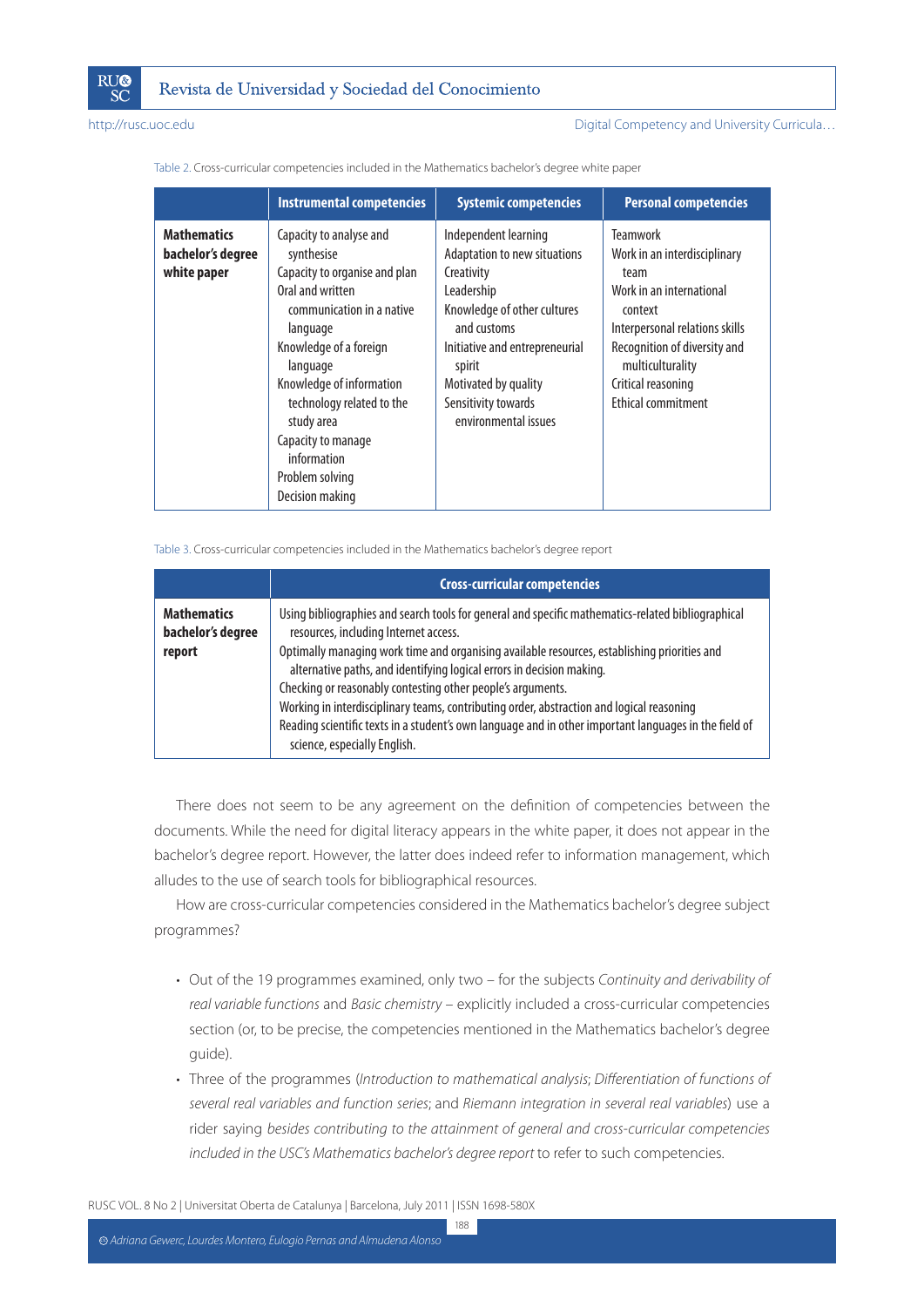

- One programme (Numerical matrix analysis) has two cross-curricular competencies similar to those contained in the bachelor's degree report, but they are not quoted from that document. They refer to the use of bibliographies and search tools, to contributions to abstraction and logical reasoning, and to reading and working on important texts in the field of science. They appear as follows: Developing strategies to analyse and solve problems, and thorough, clear writing of texts with mathematical content.
- The following cross-curricular competencies contained in the Mathematics bachelor's degree report are not mentioned in any of the programmes: "Optimally managing work time and organising available resources, establishing priorities and alternative paths, and identifying logical errors in decision making" and "Checking or reasonably contesting other people's arguments".
- The following cross-curricular competencies contained in the Mathematics bachelor's degree white paper are not mentioned in any of the programmes:
	- o Capacity to organise and plan
	- o Knowledge of a foreign language (though it could be considered included by alluding to the reading of scientific texts in other languages, especially English)
	- o Capacity to manage information
	- o Decision making
	- o Interpersonal relations skills (competencies of a social type are not defined, unlike those proposed in the white paper).
	- o Recognition of diversity and multiculturality
	- o Ethical commitment
	- o Work in an international context
	- o Adaptation to new situations
	- o Creativity
	- o Leadership
	- o Knowledge of other cultures and customs
	- o Initiative and entrepreneurial spirit
	- o Motivated by quality
	- o Sensitivity towards environmental issues

Nor is there any many mention of the approach to cross-curricular competencies in the section devoted to subject programme methodology. The methodological proposals are very general and focus mainly on two aspects: theoretically presenting content and solving problems posed or exercises set (in practical lessons).

Worthy of note is the lack of specification of cross-curricular competencies in subject programmes, which may mean that minimal value is attached to them, unlike disciplinary content or specific competencies involved in the Mathematics bachelor's degree. In this context, we shall specifically analyse digital competency as one of the training indicators demanded by 21st-century universities (De Pablos, 2010; Pasadas Ureña, 2010).

189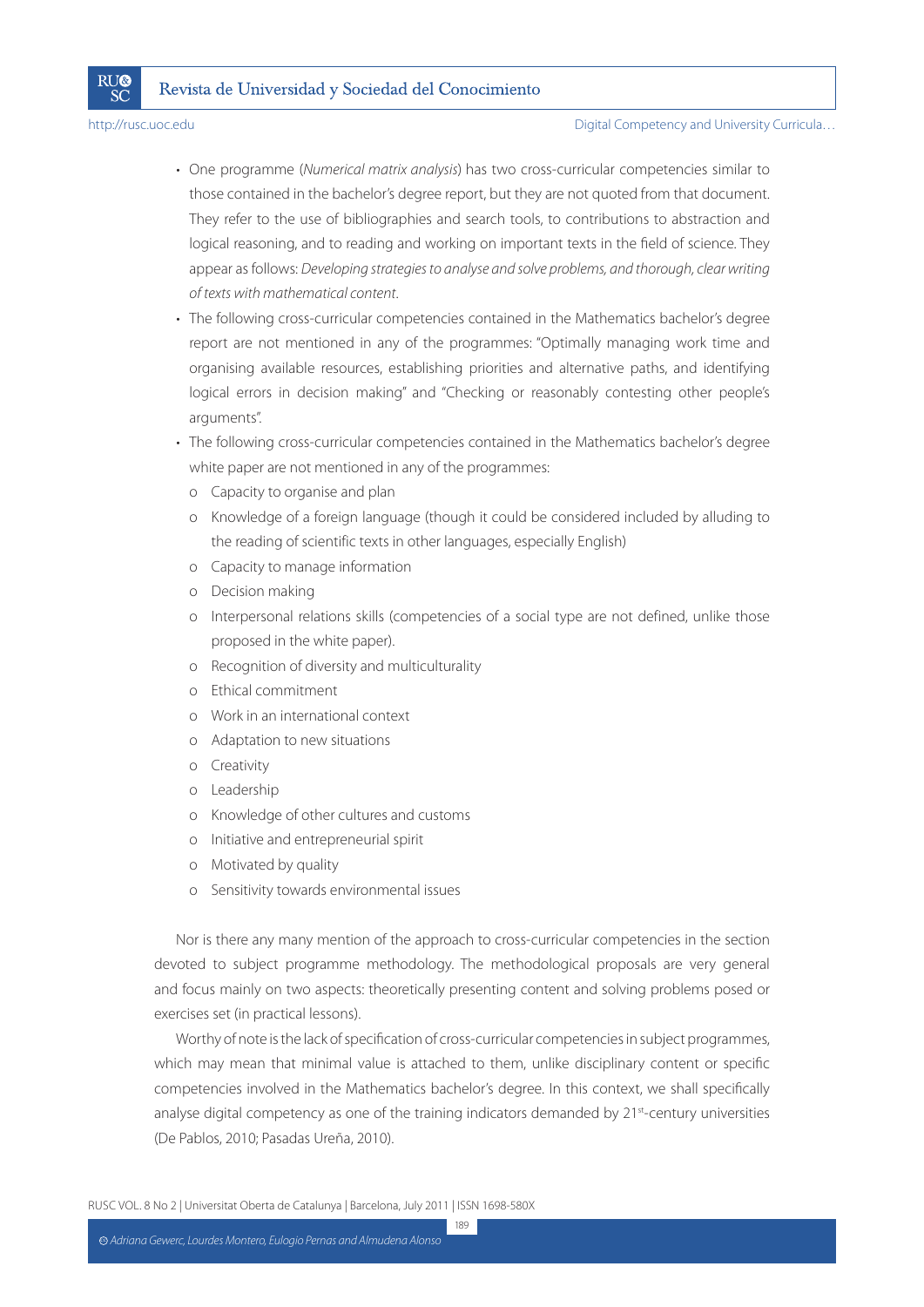SČ

## **4. From Cross-Curricular Competencies to Digital Competency**

The working paper of the CRUE-TIC-REBIUM14 Mixed Committee (2009) sets out distinctions between digital competency and information competency; to the former it attributes characteristics that enable individuals to make an appropriate use of ICTs (in relation to computers, software and the Web) and to the latter it attributes characteristics that enable individuals to look for, select, assess and convey information. We believe that the training needs of the hyper-technologised world we live in go much further and require a version that extends to multiple literacies (Lankshear & Knobel, 2008; Jenkins, 2008, 2009). Even so, the Mixed Committee's approach seems ambitious in the context of the document analysis we have performed, as we shall see from the following:

#### a) Regarding **state legislation**:

- In the Organic Law of Universities (LOU-LOM), neither is there any mention of any aspect relating to the information society or to the knowledge society, nor any reference to ICTs or to a competency focus.
- In Royal Decree 1393/2007, of 29 October, establishing the structure of official university teaching (BOE [Spanish Official State Gazette], 30 October), the need for change is mentioned in the preamble, mainly in relation to teaching methodologies, alluding to the need for a student-centred learning process. In the knowledge society, this process is lifelong learning. Explicit reference is made to ICTs as a resource (Appendix II. 7: Material resources and services).

#### b) Regarding **USC documentation**:

- In the quality plan, we find issues relating to the incorporation of ICTs, as well as their promotion and integration into the teaching function due to their importance for social, cultural and economic development.
- In the General USC guidelines for the elaboration of new official degrees regulated by Royal Decree 1393/2007, three cross-curricular competencies are considered for all bachelor's degrees: an instrumental knowledge of (i) foreign languages, (ii) the Galician language and (iii) information and communication technologies.
- In the document on the EHEA in classrooms, the importance of a student's independent learning is highlighted, for which an intensive use of learning tools such as ICTs is considered to be of great value.
- In the Report on the verification of official USC degrees, there is a statement of the importance of and need for ICTs to do managerial and administrative tasks via the Web and software applications.

190

<sup>14.</sup> Conference of Spanish University Rectors. Information and Communication Technology. University Library Network.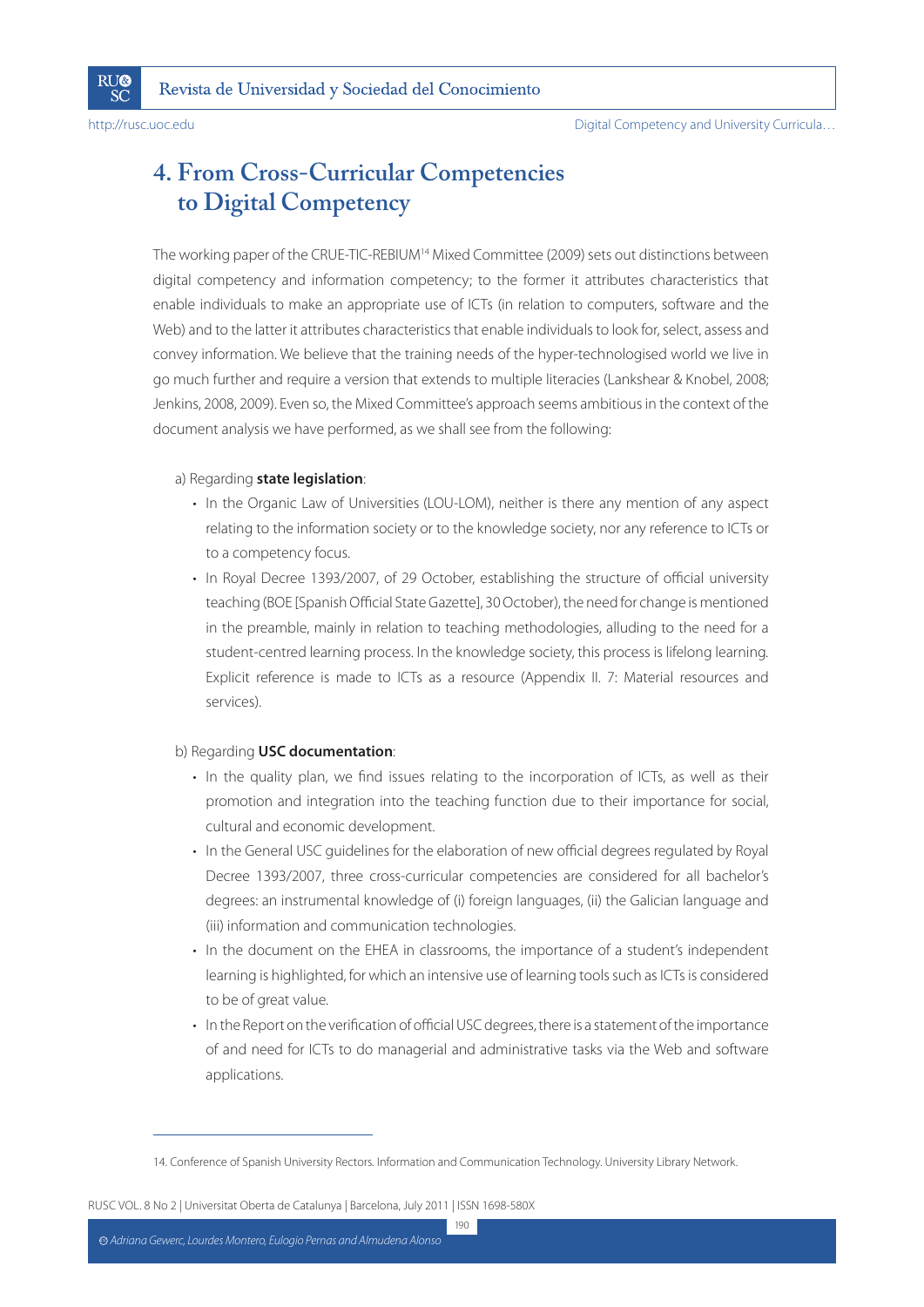

c) Regarding **documents particular** to the Mathematics bachelor's degree:

- In the white paper, enumerated among the instrumental competencies are: using software applications for statistical analysis, numerical calculus, symbolic calculus, graphic representation, optimisation and so on for mathematical experimentation and problem solving; developing programs to solve mathematical problems by using an appropriate computational environment in each case; using search tools for mathematics-related bibliographical resources; and conveying, in writing and orally, knowledge, procedures, results and mathematical ideas.
- t It is in the Mathematics bachelor's degree report where general, specific and cross-curricular competencies are formulated for each degree; ICT-related competencies at this level are transformed into specific competencies. And they are also considered as potentially accredited cross-curricular competencies by making it explicit that, in accordance with the General USC guidelines for the elaboration of new official degrees regulated by Royal Decree 1393/2007, students may obtain academic recognition for a maximum of nine optional credits by the accreditation of cross-curricular competencies for all USC bachelor's degrees:
	- o Competencies acquired in area of ICTs related to degree training.
	- o Competencies acquired in the knowledge of and proficiency in foreign languages in the field of science.
	- o Competencies acquired in the knowledge of the Galician language.
- $\cdot$  In the student guide, ICTs appear as the use of telematic or electronic media and information technology (IT) applications (especially for administrative and managerial tasks) and the use of basic IT tools (acquired competencies).
- However, in the faculty guide, ICTs are practically overlooked. The guide specifies general and specific competencies for the Mathematics bachelor's degree without explicitly mentioning cross-curricular competencies.
- A large number of subjects use ICTs as tools in the learning process, especially statistical or calculus packages and other IT applications such as software (MATLAB) or programming languages (Fortran).
- ICTs are presented as learning content in the programmes of just two subjects: Elements of probability and statistics and Information technology. In the Elements of probability and statistics, ICT content is exclusively taught in interactive laboratory lessons and focuses on the R statistical package (exploratory analysis of data and generation of probability models). In Information technology, the whole programme revolves around ICTs as content (worked on in theoretical lessons and in interactive laboratory lessons: symbolic calculus [Maple], numerical calculus [MATLAB], structured programming [Fortran] and operating systems [Linux Fedora Core]) and as learning tools.

The documents analysed show that the importance of cross-curricular competencies is not made explicit in EHEA-adapted curricula, nor has the concept of digital competency and information competency been incorporated as the aforementioned Mixed Committee (CRUE-TIC-REBIUM, 2009)

191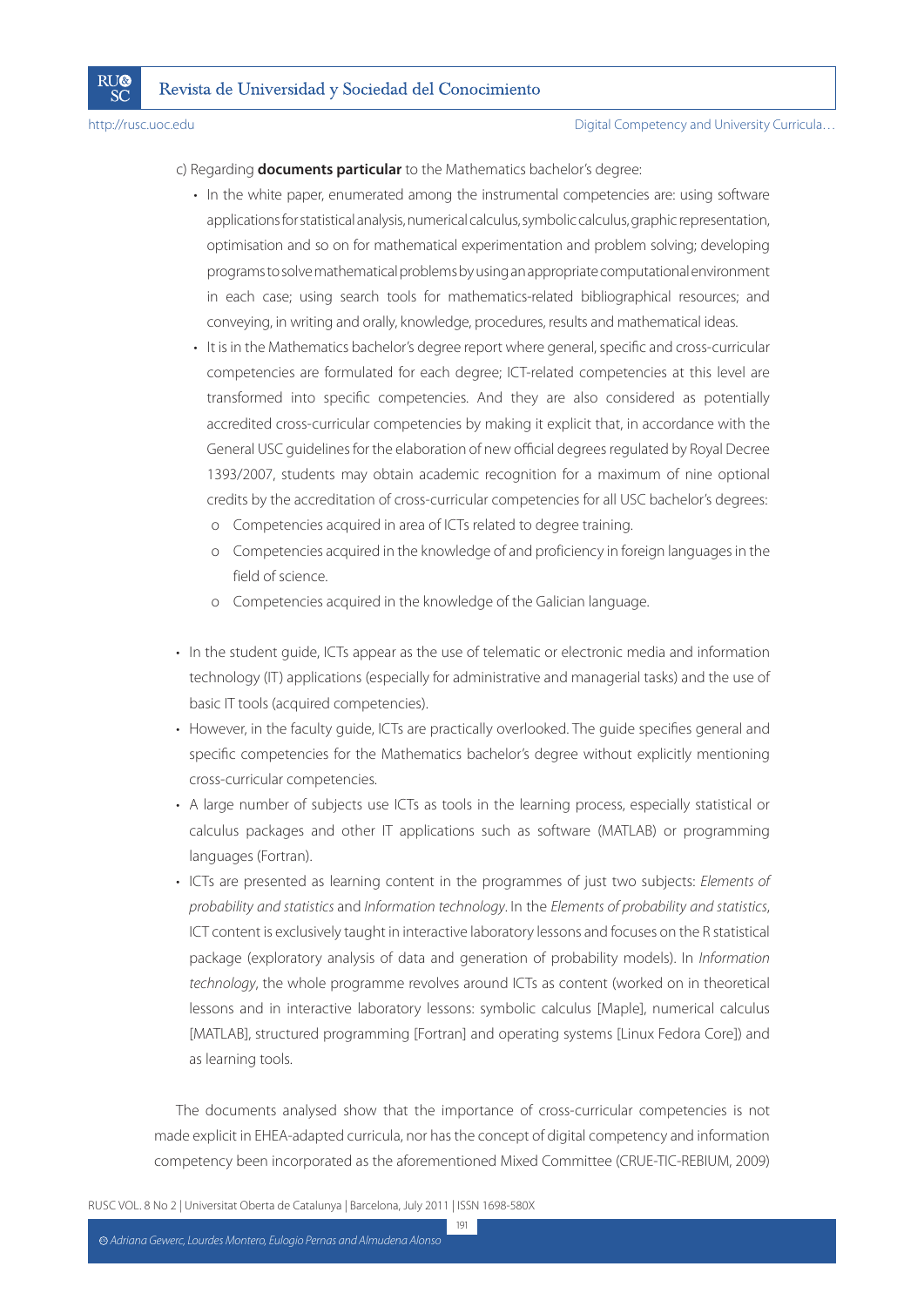SČ

explicitly proposed. This means that there is no guarantee that students will achieve the necessary competencies and that there may be a consequent widening of the social and cultural divides that already exist between those who have access to these cultural goods and those who do not.

From the proposals made by the Mixed Committee regarding the incorporation of digital competencies and information competencies, the USC has opted for the possibility of accrediting the mastery of these cross-curricular competencies externally. However, in the study conducted, there was no clear sign of this having become a definitive option in the case of Mathematics.

### **5. Conclusions**

The EHEA has placed particular emphasis on the concept of competency as a basic component of curricular reformulation. The Mathematics curriculum is representative of the importance given to this concept, which has a variety of definitions and value considerations. In the review of the various documents forming part of the curricular determination process, we can see that reference to different types of competencies indicates particular moments of curricular specification using various names and definitions, which are not always clarified or concordant. The expectation of sharing the terminology expressed in the Tuning project does not appear to have been met. The basic problem is the question mark hanging over a shared knowledge of a key concept of the architecture of bachelor's degree curricula, and especially over the change in the way that students' results are assessed.

Regarding the different types of competencies, the analysis reveals discrepancies in the attention paid to cross-curricular competencies, which, in our view, are representative of the demands of the knowledge society. These discrepancies can be found among the Mathematics bachelor's degree white paper, the Mathematics bachelor's degree report and the programmes of the various subjects.

In contrast, specific competencies, which are those particular to a knowledge area and often formulated as content, are contemplated in all subject programmes. We find: a continuity of some of them in several programmes; the presence of competencies that address more than one taxonomical level like, for example, knowledge, comprehension and application; that ICTs use is included as a specific competence in a considerable number of programmes; the presence, in all programmes, of the specific competencies proposed in the Mathematics bachelor's degree guide, although formulated differently on occasions.

In short, the presence of polysemy, the absence of a continuity of classification criteria and shifts from one type of competency to another at the various levels of curricular specification lead us to hypothesise about the level of confidence over their meaning and their mastery by teaching staff. Among those who legislate, those who plan directives and those who form part of committees for elaborating curricula, the divides are clear to see. While they may actually share the concepts, these fall through the net at the next curricular level, the one at which one or more lecturers go on to programme each subject. There is indeed a common architecture for designing programmes, but a common conceptualisation does not appear to be shared.

Regarding the importance placed on ICTs and digital competency, a certain lack of harmony between the various documents is found. Little or no attention is paid to them at state legislation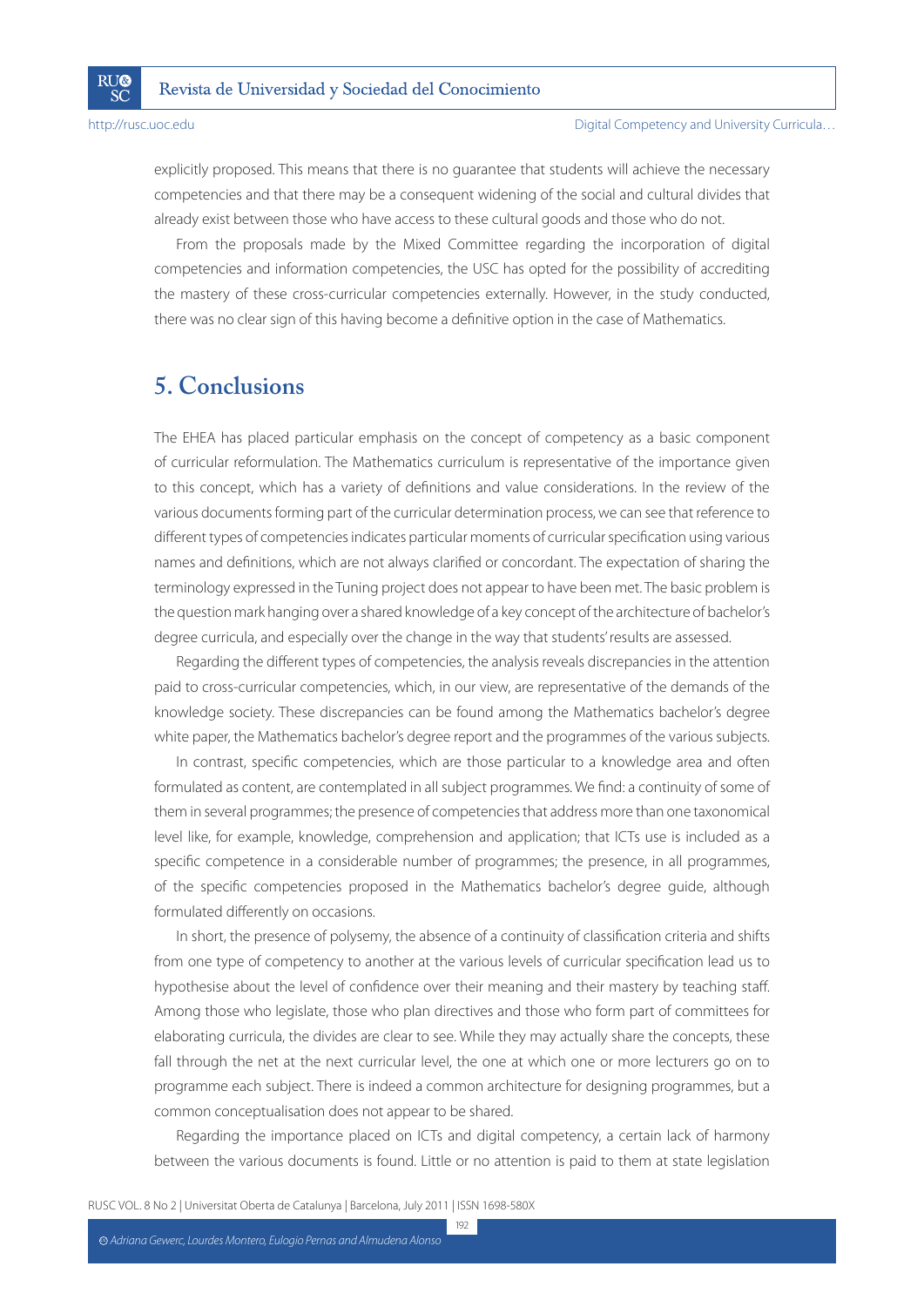

level; there are discrepancies between the various institutional documents and so on. For example, in the quality plan and the strategic plan, ICTs are considered as cross-curricular competencies, while in documents on the EHEA, ICTs are considered as tools for students' independent learning.

### **References**

- BELTRÁN LLAVADOR, Francisco (1994). "Las determinaciones y el cambio del currículum". In: ANGULO, F.; BLANCO, N. (eds.). Teoría y desarrollo del curriculum. Archidona (Malaga): Aljibe. Pages 369-383.
- BOLÍVAR, Antonio (2008a). Didáctica y currículum: de la modernidad a la postmodernidad. Archidona (Malaga): Aljibe.
- BOLÍVAR, Antonio (2008b). Ciudadanía y competencias básicas. Seville: Fundación ECOEM.
- CASTELLS, Manuel (1997). La era de la información. Economía, sociedad y cultura, I, II, III. Madrid: Alianza.
- COLLIS, Betty; MOONEN, Jeff (2006). "Information Technology in Higher Education: Emergent Paradigms". Revista Universidad y Sociedad del Conocimiento (RUSC). Vol. 2, No 2. UOC. [Accessed: 09/11/2010]. <http://rusc.uoc.edu/ojs/index.php/rusc/article/view/v2n2-collis-moonen>
- COMISIÓN MIXTA CRUE-TIC y REBIUN (2009). Competencias informáticas e informacionales en los estudios de grado [online document]. CRUE-REBIUN. [Accessed: 15/10/2010]. <http://www.rebiun.org/opencms/opencms/handle404?exporturi=/export/docReb/ documento\_competencias\_informaticas.pdf>
- DE ALBA, Alicia (1995). Currículum, crisis, mito y perspectivas. Buenos Aires: Miño y Dávila.
- DECANATO FACULTAD MATEMÁTICAS USC (2005). Algúns parámetros da titulación de matemáticas na USC [online document]. Facultad de Matemáticas da USC. [Accessed: 12/02/2009]. <http://www.usc.es/mate/02documentos/documentos/parametros\_da\_facultade.pdf>
- DE PABLOS, Juan (2010). "Higher Education and the Knowledge Society. Information and Digital Competencies". Revista de Universidad y Sociedad del Conocimiento (RUSC). Vol. 7, No 2. UOC. [Accessed: 03/12/2010].

<http://rusc.uoc.edu/ojs/index.php/rusc/article/view/v7n2-de-pablos/v7n2-de-pablos-eng>

- DUDERSTADT, James J. (2000). A University for the 21<sup>st</sup> Century. Michigan: University of Michigan Press. DUDERSTADT, James J.; ATKINS, Daniel E.; Van HOUWELING, Douglas (2002). Higher Education in the
- Digital Age: Technology Issues and Strategies for American Colleges and Universities. USA: Greenwood Publishing.
- ECHEVERRÍA, Javier (2001). "Tecnociencia y sistemas de valores. Ciencia, tecnología, sociedad y cultura en el cambio de siglo". In: LÓPEZ CEREZO, J. A.; SÁNCHEZ RON, J. M. (eds.). Ciencia, tecnología, sociedad y cultura en el cambio de siglo. Madrid: Biblioteca Nueva, OEA. Pages 221-242.
- EURIDYCE (2002). Las competencias clave. Un concepto en expansión dentro de la educación general obligatoria [online document]. Madrid: EURIDYCE-unidad española / CIDE. [Accessed: 02/03/2011]. <http://www.educacion.gob.es/cide/espanol/eurydice/publicaciones/eury2002comc/ eury2002comc-ES.pdf>
- GARCÍA ARETIO, Lorenzo; RUIZ CORBELLA, Marta (2008). "Las instituciones de educación superior europeas: la presión por su modernización". Innovación Educativa. No 18, pages 9-22.

193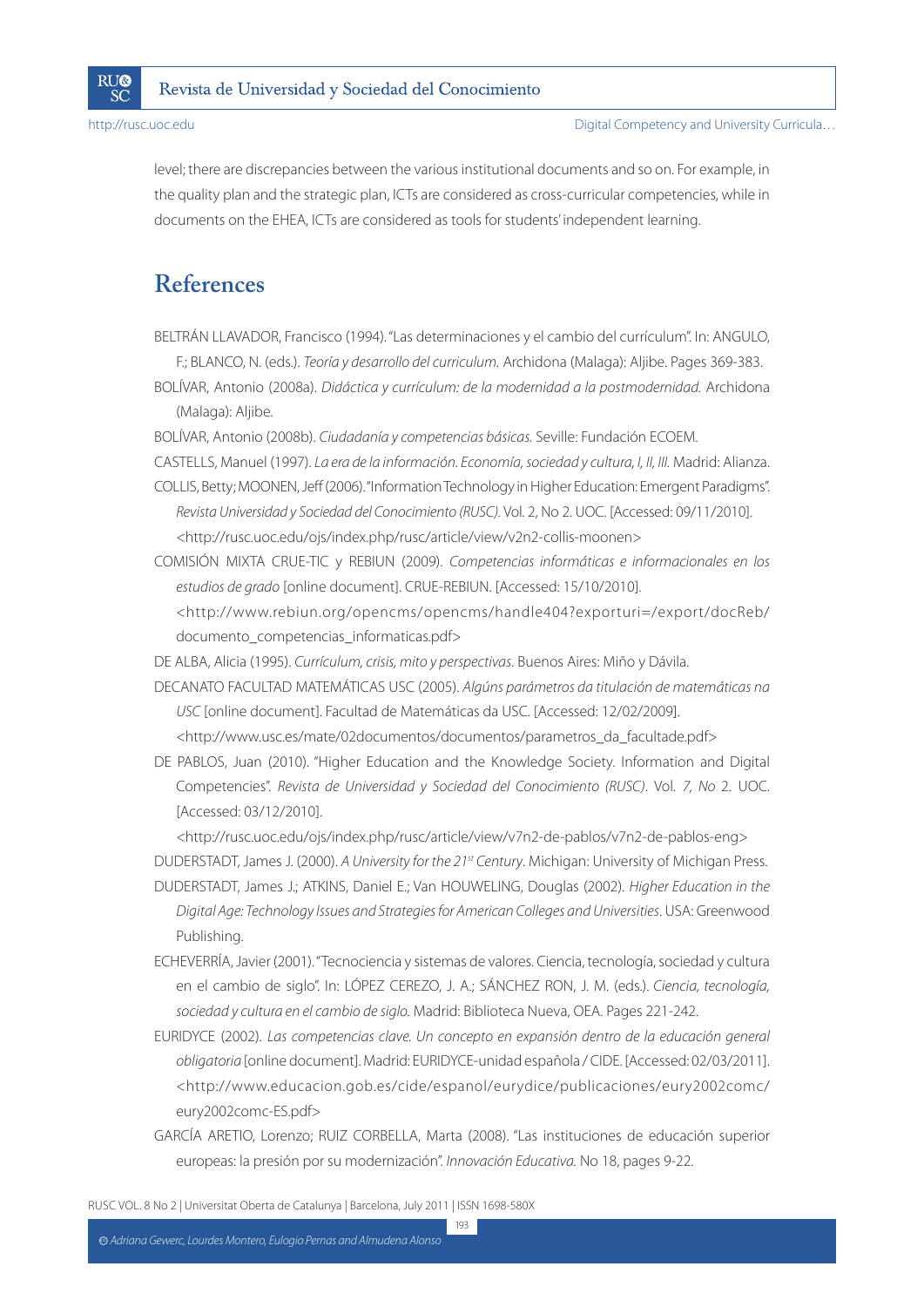

- GEWERC, Adriana (coord.) (2009). Paradojas y dilemas de las universidades iberoamericanas ante la sociedad del conocimiento. Barcelona: Davinci.
- GEWERC, Adriana (ed.). (2010). El lugar de las TIC en la enseñanza universitaria: estudios de casos en Iberoamérica. Malaga: Aljibe.
- GIMENO SACRISTÁN, José (1988). El currículum: una reflexión sobre la práctica. Madrid: Morata.
- GIMENO SACRISTÁN, José (comp.) (2008). Educar por competencias, ¿qué hay de nuevo? Madrid: Morata.
- GUNI (2008). La educación superior en el mundo. Educación superior. Nuevos retos y roles emergentes para el desarrollo humano y social. Informe anual de Global University Network for Innovation. Madrid: Mundi Prensa.
- JENKINS, Henry (2008). Convergence Culture. La cultura de la convergencia de los medios de comunicación. Barcelona: Paidós Educación.
- JENKINS, Henry (2009). Confronting the Challenges of Participatory Culture: Media Education for the 21st Century. Cambridge: MIT Press.
- LALUEZA, Ferrán (2008). La integración de competencias transversales y específicas en el marco del EEES [online document]. e-Spacio UNED. [Accessed: 01/3/2010].
	- <http://e-spacio.uned.es/fez/eserv.php?pid=bibliuned:19985&dsID=LA\_INTEGRACI\_\_N\_DE\_ COMPETENCIAS\_TRANSVERSALES.pdf>
- LANKSHEAR, Colin; KNOBEL, Michelle (2008). Nuevos alfabetismos. Su práctica cotidiana y el aprendizaje en el aula. Madrid: Morata.
- OLIVÉ, León (2007). La ciencia y la tecnología en la sociedad del conocimiento: ética, política y epistemología. Mexico D. F.: Fondo de Cultura Económica.
- PASADAS UREÑA, Cristóbal. (2010). "Multiliteracy and Social Networks in Higher Education". Revista Universidad y Sociedad del Conocimiento (RUSC). Vol. 7, No 2. UOC. [Accessed: 02/12/2010]. <http://rusc.uoc.edu/ojs/index.php/rusc/article/view/v7n2-pasadas/v7n2-pasadas-eng>
- ZABALZA, Miguel A. (2009). "Boloña. Unha nova folla de ruta". Revista Galega do Ensino. EDUGA. No 57, pages 16-25.

#### About the Authors

Adriana Gewerc Barujel

adriana.gewerc@usc.es

Tenured University Lecturer in Educational Technology, Department of Teaching and Educational Organisation, University of Santiago de Compostela

Doctor of Education Sciences. Member of the Stellae research group at the University of Santiago de Compostela. Her lines of research focus on educational technology and, in recent years, she has coordinated and participated in RD&I projects on the institutional and curricular dimensions of ICT integration in schools. Vice-chair of RUTE (University Network for Educational Technology) and coordinator of the UNISIC (University for the Information and Knowledge Society) network; she also participates in other international networks such as EERA (European Educational Research Association) Network 16 and UOC-coordinated e-Portfolios.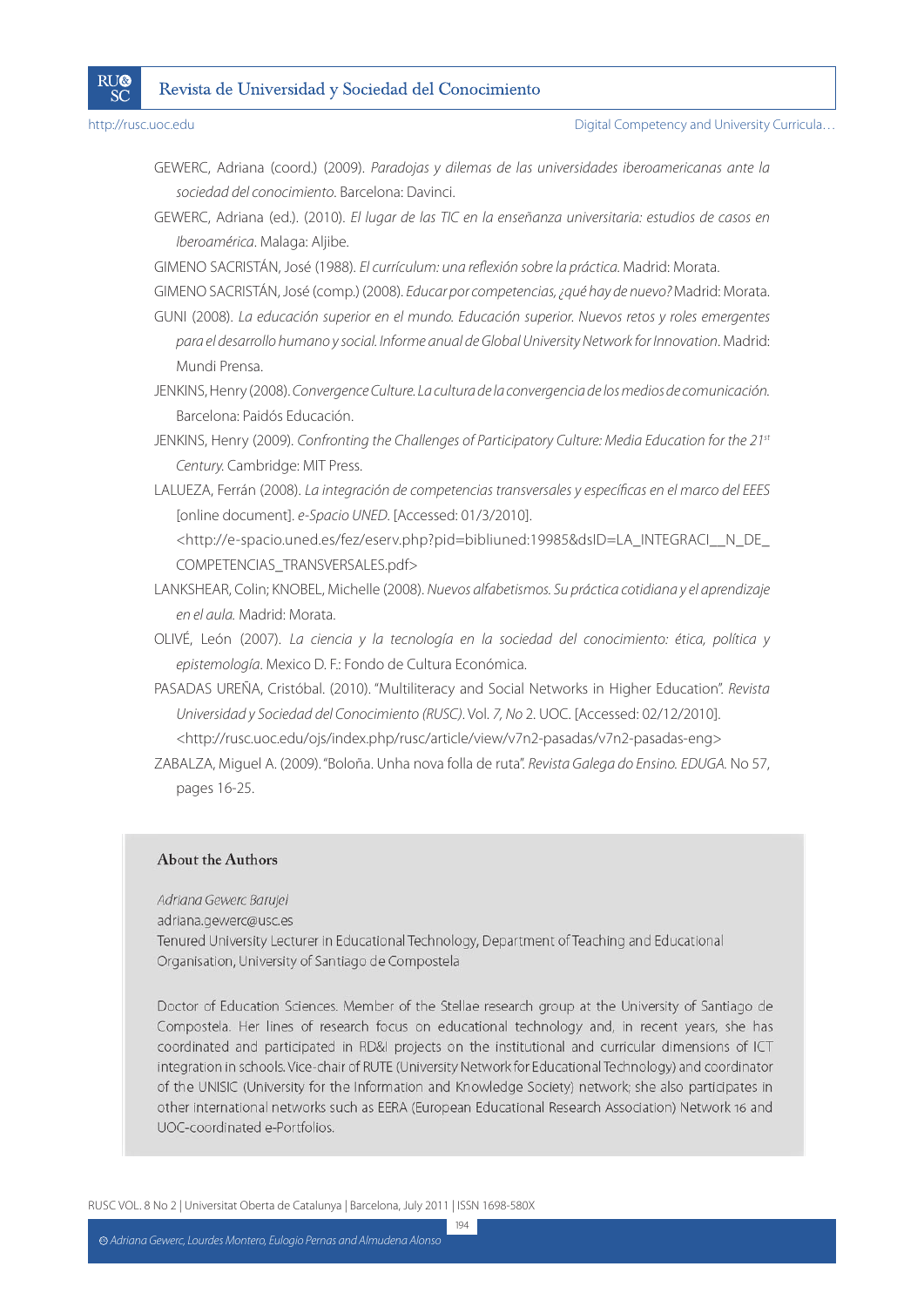

#### http://rusc.uoc.edu **Digital Competency and University Curricula**…

Lourdes Montero Mesa lourdes.montero@usc.es Professor, Department of Teaching and Educational Organisation, University of Santiago de Compostela

She completed her doctorate in 1985 with a special award. Her lines of research focus on the field of teacher training and professional development, which are the subject matter of over a dozen books and a hundred articles and chapters, 22 supervised doctoral theses and research projects funded through RD&I calls. The research projects have focused on studying the incorporation of ICTS into teaching and their impact on curricular, organisational and professional development. She has an ongoing RD&I project on the construction of professional knowledge by university lecturers, which is coordinated with the universities of Barcelona and Seville.

She coordinates the Stellae research group at the University of Santiago de Compostela (USC) (http:// stellae.usc.es), which is recognised as a competitive research group under the Galician RD&I System. She participates in several international networks, including EERA (European Educational Research Association) Network 10, the USC-coordinated UNISIC (University for the Information and Knowledge Society) network and UOC-coordinated e-Portfolios.

Superintendent dean of the Faculty of Education Sciences (1996-1997) and director of the Department of Teaching and Educational Organisation (1997-2005) at the USC. Member of the Galician Schools Council, representing personalities of renowned prestige in the field of education (2005-2009).

Eulogio Pernas Morado eulogio.pernas@usc.es Tenured University Lecturer, Department of Teaching and Educational Organisation, University of Santiago de Compostela

Teacher and graduate in Philosophy and Education (Education Sciences section). He is currently a tenured university lecturer in the University School of the Department of Teaching and Educational Organisation at the University of Santiago de Compostela (USC).

He is the director of the journal *Innovación Educativa* published by the Servicio de Publicaciones e Intercambio Científico at the USC. He is the author of various articles, books and other publications on topics focusing on technology applied to education, virtual teaching and learning environments, and teaching media and resources.

He actively participates in research conducted by the Stellae research group in a range of different areas and collaborates in national and international projects.

195